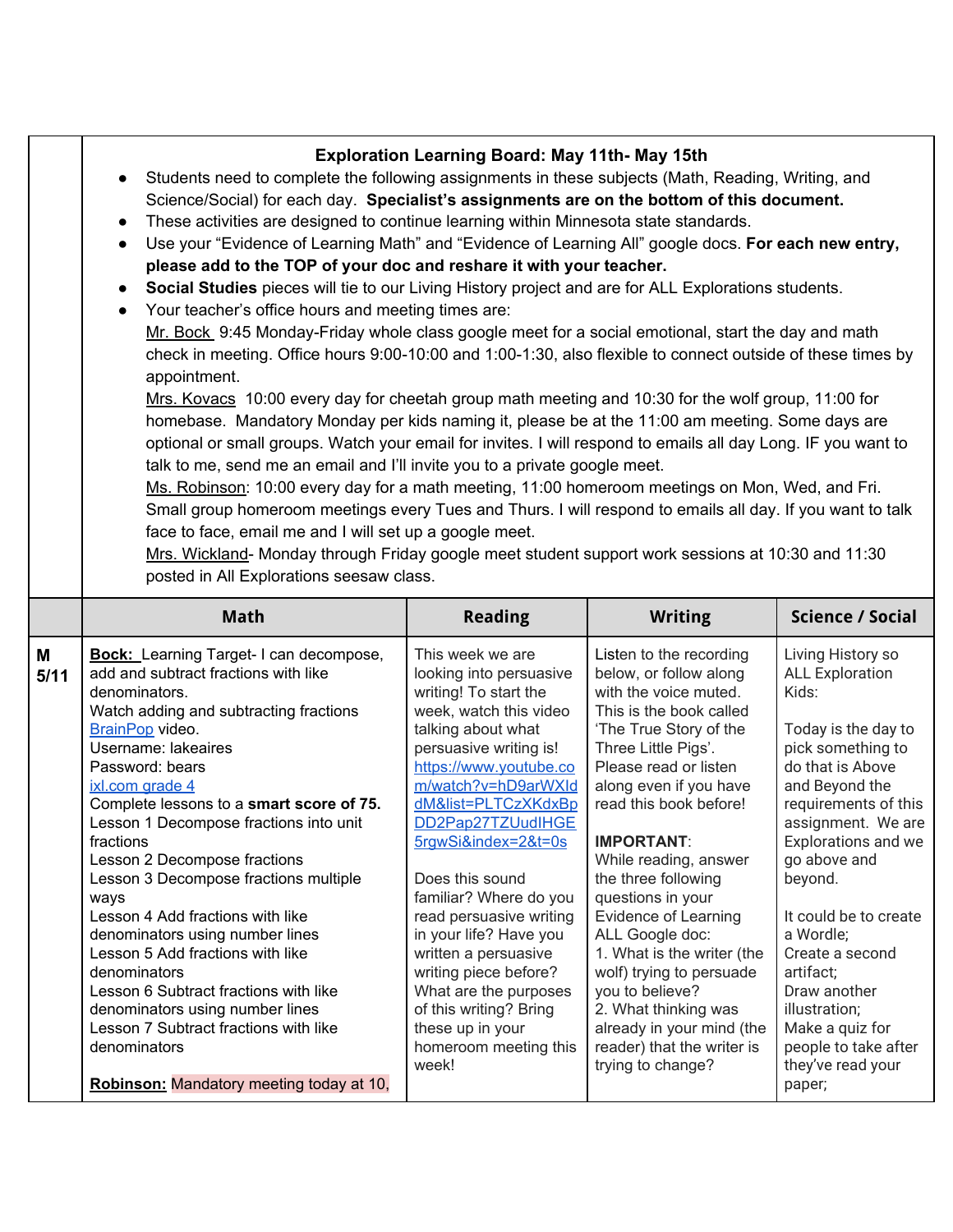| please come!<br>Do the following pages:<br>Pg 328 Evens. Record your<br>answers for #12 and #14 in your<br>google math doc<br>Pg 329. 17-24. Record your<br>answers for #17, #19, #21, and #24<br>in your google math doc<br>Pg 331 ALL. In your math doc,<br>answer the following question- How<br>do you know whether to divide or<br>multiply?<br>ROBINSON HOMEROOM MEETING AT<br>1:00 TODAY<br>Kovacs: Please come to today's math<br>meeting!<br>Cheetah Group Meeting 10 AM<br>Wolf Group Meeting 10:30 AM<br>Kovacs HOMEBASE meeting at 11:00.<br>Mandatory Monday. Mr. Schmidt is coming<br>to see you!<br><b>Cheetah:</b> Start today by reading page 347.<br>Think about what you know about<br>exponents, prime factorization, order of<br>operations, and other vocabulary on this<br>page.<br>Please be at the math meeting at 10! Come<br>with questions about what you read.<br>In your Math Doc, solve and write:<br>- Page 345- You must share your answers<br>for the even numbered problems.<br>- Page 349- This is reviewing the order of<br>operations, or GEMDAS. In your math<br>Google doc write what GEMDAS stands for<br>and what this means for simplifying<br>problems. Solve the even numbered<br>problems on this page.<br>- Look at your math Google doc. Were there<br>questions you should look at? People to<br>respond to? Share with other people in the<br>Cheetah group and give positive feedback.<br>Please reshare your Doc with me at<br>(samantha.kostuch@isd624.org)<br>Wolf: Before our math meeting, start today<br>by reading page 291. Think about what you | In your Evidence of<br>learning ALL Google<br>Doc today, write about<br>something you have<br>read before that is<br>persuasive writing. A<br>book? An<br>advertisement in a<br>magazine?<br>Also share if you have<br>ever written something<br>that would be<br>persuasive writing.<br>What were you trying to<br>convince your reader<br>of?<br>If you have extra time<br>today try to look around<br>your home for any<br>books or literature that<br>are persuasive writing! | 3. Where you<br>persuaded? Why or why<br>not? What helped<br>persuade you or what<br>did not convince you?<br>Reading:<br>The True Story of the 3<br><b>Little Pigs Part1.webm</b><br>The True Story of the 3<br><b>Little Pigs Part2.webm</b><br>After you have<br>completed your reading<br>and writing for today,<br>make sure you are<br>sharing it with your<br>homeroom teacher (and<br>Ms. Kostuch if you are in<br>Mrs. Kovacs) | The sky and your<br>creativity is the<br>limit. Do something<br>that will turn your<br>great project into a<br>WOW project and<br>make your audience<br>say, "Wow! This kid<br>really did an<br>amazing job!" |
|-------------------------------------------------------------------------------------------------------------------------------------------------------------------------------------------------------------------------------------------------------------------------------------------------------------------------------------------------------------------------------------------------------------------------------------------------------------------------------------------------------------------------------------------------------------------------------------------------------------------------------------------------------------------------------------------------------------------------------------------------------------------------------------------------------------------------------------------------------------------------------------------------------------------------------------------------------------------------------------------------------------------------------------------------------------------------------------------------------------------------------------------------------------------------------------------------------------------------------------------------------------------------------------------------------------------------------------------------------------------------------------------------------------------------------------------------------------------------------------------------------------------------------------------------------------------------------------------------------------|-----------------------------------------------------------------------------------------------------------------------------------------------------------------------------------------------------------------------------------------------------------------------------------------------------------------------------------------------------------------------------------------------------------------------------------------------------------------------------------|-----------------------------------------------------------------------------------------------------------------------------------------------------------------------------------------------------------------------------------------------------------------------------------------------------------------------------------------------------------------------------------------------------------------------------------------|---------------------------------------------------------------------------------------------------------------------------------------------------------------------------------------------------------------|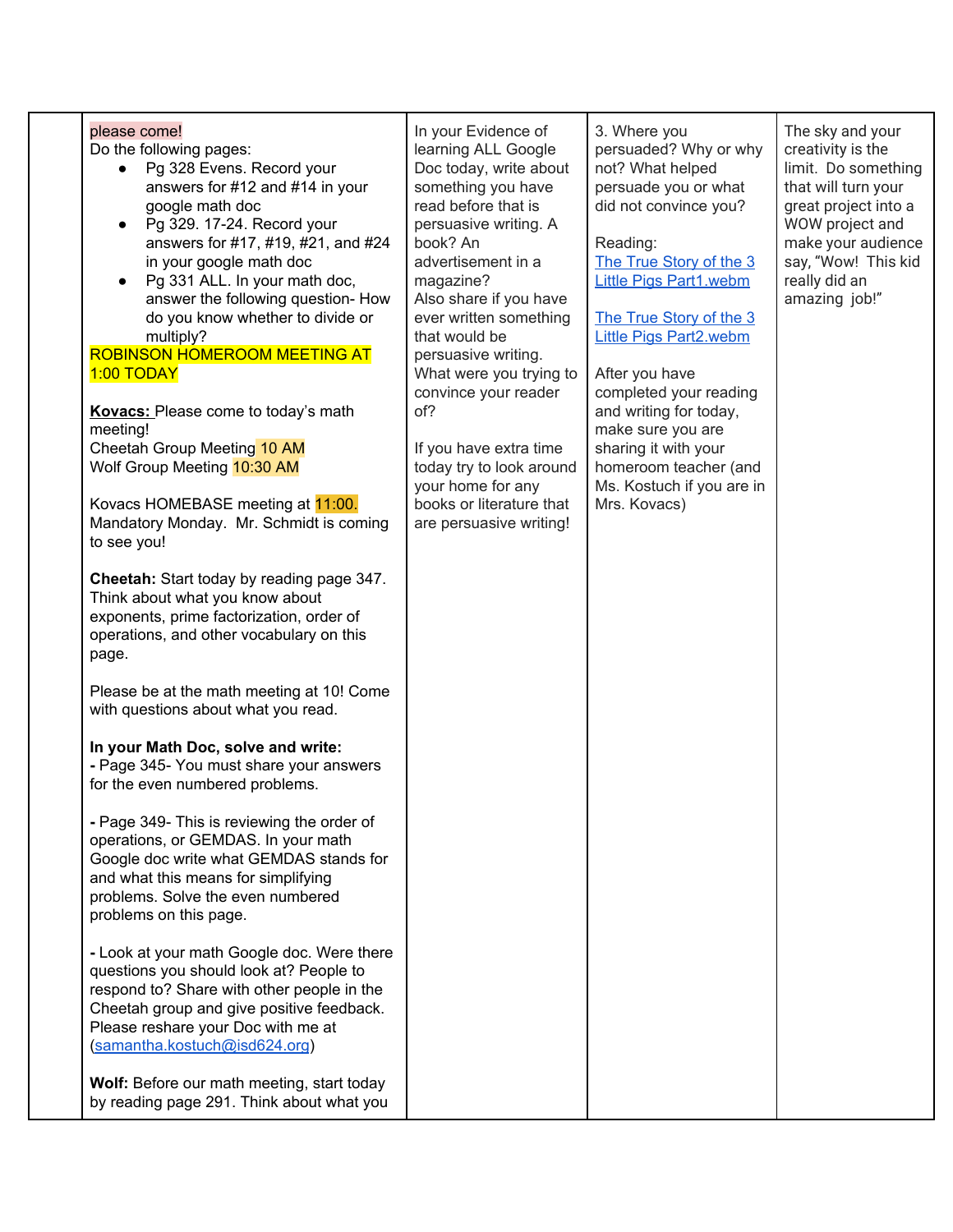|           | know about percentages. Where do you use                                                                                                                                                                                                                                                                                                                                                                                                                                                                                                                                                                                                                                                                                                                                                                                                                                                                                                                                                |                                                                                                                                                                                                                                                                                                                                                                                                                                                |                                                                                                                                                                                                                                                                                                                                                                                                                                                                                                                                                                                                                |                                                                                                                                                                                                                                                                                                                                                                                                                                                                                                                                                            |
|-----------|-----------------------------------------------------------------------------------------------------------------------------------------------------------------------------------------------------------------------------------------------------------------------------------------------------------------------------------------------------------------------------------------------------------------------------------------------------------------------------------------------------------------------------------------------------------------------------------------------------------------------------------------------------------------------------------------------------------------------------------------------------------------------------------------------------------------------------------------------------------------------------------------------------------------------------------------------------------------------------------------|------------------------------------------------------------------------------------------------------------------------------------------------------------------------------------------------------------------------------------------------------------------------------------------------------------------------------------------------------------------------------------------------------------------------------------------------|----------------------------------------------------------------------------------------------------------------------------------------------------------------------------------------------------------------------------------------------------------------------------------------------------------------------------------------------------------------------------------------------------------------------------------------------------------------------------------------------------------------------------------------------------------------------------------------------------------------|------------------------------------------------------------------------------------------------------------------------------------------------------------------------------------------------------------------------------------------------------------------------------------------------------------------------------------------------------------------------------------------------------------------------------------------------------------------------------------------------------------------------------------------------------------|
|           | them?<br>Please be at the math meeting at 10:30! We<br>might even help out Puzzled Penguin!                                                                                                                                                                                                                                                                                                                                                                                                                                                                                                                                                                                                                                                                                                                                                                                                                                                                                             |                                                                                                                                                                                                                                                                                                                                                                                                                                                |                                                                                                                                                                                                                                                                                                                                                                                                                                                                                                                                                                                                                |                                                                                                                                                                                                                                                                                                                                                                                                                                                                                                                                                            |
|           | In your Math Doc, solve and write:<br>- Page 291- Complete the questions on this<br>page. You do not have to re-draw the picture<br>to shade portions, unless it helps you. Share<br>your answers on your Google doc.                                                                                                                                                                                                                                                                                                                                                                                                                                                                                                                                                                                                                                                                                                                                                                   |                                                                                                                                                                                                                                                                                                                                                                                                                                                |                                                                                                                                                                                                                                                                                                                                                                                                                                                                                                                                                                                                                |                                                                                                                                                                                                                                                                                                                                                                                                                                                                                                                                                            |
|           | - Page 292- Complete problem #10. Think<br>about the whole bar as 100%.                                                                                                                                                                                                                                                                                                                                                                                                                                                                                                                                                                                                                                                                                                                                                                                                                                                                                                                 |                                                                                                                                                                                                                                                                                                                                                                                                                                                |                                                                                                                                                                                                                                                                                                                                                                                                                                                                                                                                                                                                                |                                                                                                                                                                                                                                                                                                                                                                                                                                                                                                                                                            |
|           | - Page 294- #17-20 Think about the whole<br>rectangle as 100% again.                                                                                                                                                                                                                                                                                                                                                                                                                                                                                                                                                                                                                                                                                                                                                                                                                                                                                                                    |                                                                                                                                                                                                                                                                                                                                                                                                                                                |                                                                                                                                                                                                                                                                                                                                                                                                                                                                                                                                                                                                                |                                                                                                                                                                                                                                                                                                                                                                                                                                                                                                                                                            |
|           | - Look at your math Google doc. Were there<br>questions you should look at? People to<br>respond to? Share with other people in the<br>Cheetah group and give positive feedback.<br>Please reshare your Doc with me at<br>(samantha.kostuch@isd624.org)                                                                                                                                                                                                                                                                                                                                                                                                                                                                                                                                                                                                                                                                                                                                 |                                                                                                                                                                                                                                                                                                                                                                                                                                                |                                                                                                                                                                                                                                                                                                                                                                                                                                                                                                                                                                                                                |                                                                                                                                                                                                                                                                                                                                                                                                                                                                                                                                                            |
| T<br>5/12 | <b>Bock:</b> Learning target- I can add and<br>subtract 3 fractions and fractions with mixed<br>numbers.<br>ixl.com grade 4<br>Complete lessons to a smart score of 75.<br>Lesson 8 Add and subtract fractions with like<br>denominators using number lines<br>Lesson 9 Add and subtract fractions with like<br>denominators<br>Lesson 10 Compare sums and differences<br>of fractions with like denominators<br>Lesson 11 Add and subtract fractions with<br>like denominators: word problems<br>Lesson 12 Add and subtract fractions with<br>like denominators in recipes<br>Lesson 13 Add 3 or more fractions with like<br>denominators<br>Lesson 14 Add and subtract mixed<br>numbers with like denominators<br><b>Robinson: Optional whole group meeting at</b><br>10. Please come if you have questions.<br>Do the following pages-<br>Pg 332 All. Record your answers for<br>6-9 in your google math doc<br>Pg 333 All. Record your answers for<br>11-13 in your math google doc | Start today by reading<br>about how to write<br>strong persuasive<br>pieces here:<br>Persuasive<br>Writing.webm<br>Did you see any of this<br>in the book we read<br>yesterday? Have you<br>seen any of these<br>strategies in persuasive<br>writing you have read<br>or written before? You<br>will be writing a<br>persuasive writing<br>piece (outlined in the<br>writing column). Could<br>you use these<br>techniques in your<br>writing? | You will be writing your<br>own persuasive writing<br>piece.<br>You will be convincing<br>your reader to agree<br>with you about<br>something related to<br>distance learning. This is<br>not a large paper, but<br>rather about a one page<br>writing that is convincing<br>someone to agree with<br>you!<br>Some ideas may include<br>the following:<br>Could you argue your<br>opinion about our<br>current technology use?<br>Is it too much? Not<br>enough because it is so<br>helpful?<br>What is your opinion<br>about Google<br>Hangout/Meet for our<br>interaction everyday?<br>Too much? Not enough? | Today you will be<br>finding and making<br>your costume. Just<br>use things you have<br>at home and do the<br>best you can do. It<br>can be things you<br>have in your closet,<br>your families'<br>closets (with their<br>permission, of<br>course) or the<br>storage room in the<br>basementan old<br>halloween costume<br>wig mixed with an<br>old white shirt of<br>dad's worn open<br>like a lab coat and<br>abra cadabra you<br>are Albert Einstein!<br>Have fun with this<br>piece. Don't stress<br>out if it's not perfect.<br>Look at the example |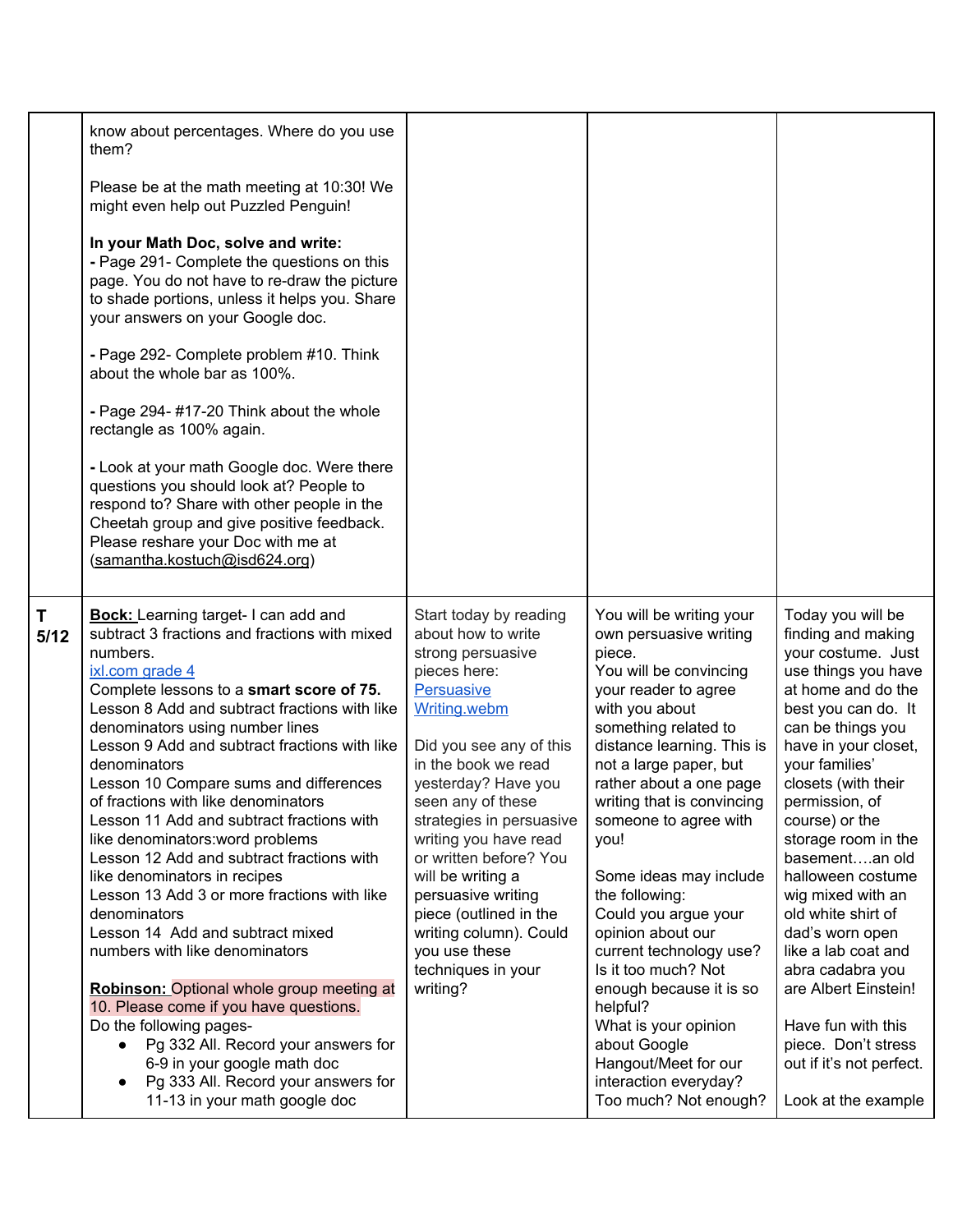| Pg 334 18-32 Evens. Record your             |
|---------------------------------------------|
| answers for $\#18$ , $\#20$ , and $\#30$ in |
| your math google doc                        |

Pg 335, 41-45. Record your answer for #41 and #42 in your math google doc

**Kovacs:** Today's math meeting is optional. Cheetah Group Meeting 10 AM Wolf Group Meeting 10:30 AM Kovacs HOMEBASE optional meeting at 11:00.

**Cheetah:** Start today by reading page 355. Optional math meeting at 10! We will be talking about variables and inequalities as well as yesterday's work.

**In your Math Doc, solve and write: -** Page 354- To start today write equations AND solve for the odd numbered problems.

**-** Page 355-356- You are solving for variables and inequalities. Solve the odd numbered problems in your Google doc.

**-** Lastly, write a few sentences about what inequalities are and what symbols are used! What if there is a line under a greater than symbol? What does that mean?

**-** Look at your math Google doc. Were there questions you should look at? People to respond to? Share with other people in the Cheetah group and give positive feedback. Please reshare your Doc with me at [\(samantha.kostuch@isd624.org](mailto:samantha.kostuch@isd624.org))

**Wolf:** Optional math meeting at 10:30! We will be talking about percentages as ratios and how to find them.

## **In your Math Doc, solve and write:**

**-** Page 295 and page 297- These pages go together and ask you questions about a group of students. Answer these in your doc.

**-** Page 296- Complete #7-9 in your doc. Do a close reading of each problem before solving. Why does that strategy work or not?

**-** Look at your math Google doc. Were there questions you should look at? People to

Do not like that application? Amount of work on the learning board? Time spent socializing with your friends? Do you like distance learning better than school in person? Class in school better? Why? How do you think you should be graded?

These are just some ideas and you are not limited to these. You must argue your opinion about something related to distance learning.

Watch the video below about brainstorming topics:

[https://www.youtube.co](https://www.youtube.com/watch?v=yiexHnX0xZY&list=PLTCzXKdxBpDD2Pap27TZUudIHGE5rgwSi&index=2) [m/watch?v=yiexHnX0xZ](https://www.youtube.com/watch?v=yiexHnX0xZY&list=PLTCzXKdxBpDD2Pap27TZUudIHGE5rgwSi&index=2) [Y&list=PLTCzXKdxBpD](https://www.youtube.com/watch?v=yiexHnX0xZY&list=PLTCzXKdxBpDD2Pap27TZUudIHGE5rgwSi&index=2) [D2Pap27TZUudIHGE5r](https://www.youtube.com/watch?v=yiexHnX0xZY&list=PLTCzXKdxBpDD2Pap27TZUudIHGE5rgwSi&index=2) [gwSi&index=2](https://www.youtube.com/watch?v=yiexHnX0xZY&list=PLTCzXKdxBpDD2Pap27TZUudIHGE5rgwSi&index=2)

Now write your top three ideas in your Evidence of Learning ALL doc. Then write a statement about which you have chosen and why.

on the google slideshow of Paul--he wore a hat and a scarf to depict an explorer that went to cold places. I bet these were all things he had at home.

Go back and check out the slide examples again and you will get ideas. You can make paper hats, towels into capes, it's like Halloween in May. Enjoy this day of costume designing.

Put the costume on and practice the speech a few more times. Did you time it? The speech needs to be between 2 and 3 minutes long.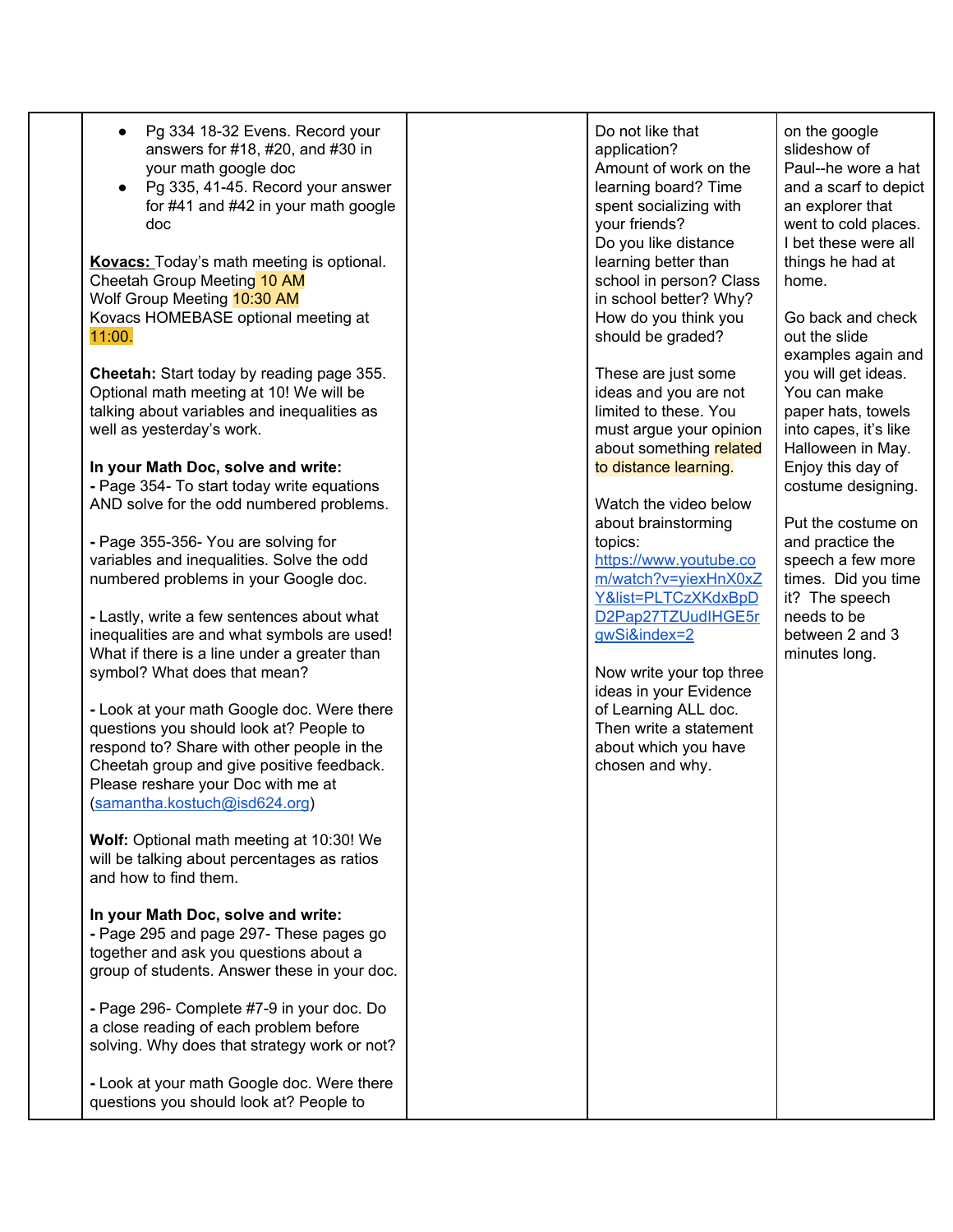|           | respond to? Share with other people in the<br>Cheetah group and give positive feedback.<br>Please reshare your Doc with me at<br>(samantha.kostuch@isd624.org)                                                                                                                                                                                                                                                                                                                                                                                                                                                                                                                                                                                                                                                                                                                                                                                                                                                                                                                                                                                                                                                                                                                                                                                                                                                                                                                                                                                                               |                                                                                                                                                                                                                                                                                                                                                                                                                                                                                                                                                                                                                                                                                                                                                                                                                                                                                                                                                                                                         |                                                                                                                                                                                                                                                                                                                                                                                                                                                                                                                                                                                                                                                                                                                                                                                                                                                                                                                                                                                                                                                                                                                                                               |                                                                                                                                                                                                                                                                                                                                                                                                                                                                                                                                                                                                                                                                                                                                                                                                                                                                                                               |
|-----------|------------------------------------------------------------------------------------------------------------------------------------------------------------------------------------------------------------------------------------------------------------------------------------------------------------------------------------------------------------------------------------------------------------------------------------------------------------------------------------------------------------------------------------------------------------------------------------------------------------------------------------------------------------------------------------------------------------------------------------------------------------------------------------------------------------------------------------------------------------------------------------------------------------------------------------------------------------------------------------------------------------------------------------------------------------------------------------------------------------------------------------------------------------------------------------------------------------------------------------------------------------------------------------------------------------------------------------------------------------------------------------------------------------------------------------------------------------------------------------------------------------------------------------------------------------------------------|---------------------------------------------------------------------------------------------------------------------------------------------------------------------------------------------------------------------------------------------------------------------------------------------------------------------------------------------------------------------------------------------------------------------------------------------------------------------------------------------------------------------------------------------------------------------------------------------------------------------------------------------------------------------------------------------------------------------------------------------------------------------------------------------------------------------------------------------------------------------------------------------------------------------------------------------------------------------------------------------------------|---------------------------------------------------------------------------------------------------------------------------------------------------------------------------------------------------------------------------------------------------------------------------------------------------------------------------------------------------------------------------------------------------------------------------------------------------------------------------------------------------------------------------------------------------------------------------------------------------------------------------------------------------------------------------------------------------------------------------------------------------------------------------------------------------------------------------------------------------------------------------------------------------------------------------------------------------------------------------------------------------------------------------------------------------------------------------------------------------------------------------------------------------------------|---------------------------------------------------------------------------------------------------------------------------------------------------------------------------------------------------------------------------------------------------------------------------------------------------------------------------------------------------------------------------------------------------------------------------------------------------------------------------------------------------------------------------------------------------------------------------------------------------------------------------------------------------------------------------------------------------------------------------------------------------------------------------------------------------------------------------------------------------------------------------------------------------------------|
| W<br>5/13 | <b>Bock:</b> Learning Target-I can add and<br>subtract fractions with unlike denominators.<br>ixl.com grade 4<br>Complete lessons to a smart score of 75.<br>Lesson 1 Add fractions with unlike<br>denominators using models<br>Lesson 2 Add fractions with unlike<br>denominators<br>Lesson 3 Subtract fractions with unlike<br>denominators using models<br>Lesson 4 Subtract fractions with unlike<br>denominators<br>Lesson 5 Identify fraction expressions with a<br>particular sum: denominators of 10 and 100<br>Lesson 6 Add and subtract fractions:<br>denominators of 10, 100, and 1,000<br>Lesson 7 Add and subtract fractions with<br>unlike denominators: word problems<br>Lesson 8 Compare sums of unit fractions<br><b>Robinson: Mandatory small group meetings</b><br>today at 10 and 10:30.<br>We will be starting Mean, Median, Mode,<br>and Range today! Watch this video<br>https://www.youtube.com/watch?v=5C9LBF<br>3b65s and then do the following-<br>In your math doc, define the<br>$\bullet$<br>following in your own math words!<br>Mean<br>Median<br>Mode<br>Range<br>Outlier<br>Pg 337 All. Record your answers to<br>$\bullet$<br>#1, #3, #5, #6, #7, and #8 in your<br>math google doc<br>Pg 338, 9-12. Record your answer<br>$\bullet$<br>for #10 in your math google doc<br>Pg 339 All. You may make a graph<br>$\bullet$<br>on a piece of paper or on your<br>google doc.<br><b>Kovacs:</b> Please come to today's math<br>meeting!<br>Cheetah Group Meeting 10 AM<br>Wolf Group Meeting 10:30 AM<br>Kovacs HOMEBASE small group meetings | Watch this video about<br>planning to write.<br>https://www.youtube.co<br>m/watch?v=nHCYvNvV<br>68c&list=PLTCzXKdxB<br>pDD2Pap27TZUudIHG<br>E5rgwSi&index=3<br>After this video, you will<br>start to plan your paper.<br>On your Evidence of<br>Learning ALL doc,<br>format your plan as<br>follows:<br>(fill in each category)<br>Remember this is just<br>an outline for your<br>paper.<br><b>TOPIC:</b> (What topic did<br>you choose? This must<br>be related to distance<br>learning)<br><b>OPINION: (What is</b><br>your opinion on the<br>topic? This should be a<br>statement.<br><b>REASON/ARGUMENT</b><br>#1: Watch this video to<br>help you:<br>https://www.youtube.co<br>m/watch?v=6bbWJKIvI<br>2c&list=PLTCzXKdxBp<br>DD2Pap27TZUudIHGE<br>5rgwSi&index=4<br>(You should be<br>generating ideas/<br>reasons that will<br>convince your reader of<br>your point.)<br><b>EVIDENCE and</b><br><b>ADDRESS COUNTER-</b><br><b>ARGUMENT (A</b><br>counter-argument is<br>what someone with the | Watch this video about<br>writing an introduction.<br>Unlike other types of<br>writing, this is one type<br>of writing where you can<br>address your reader.<br>You do not want to<br>overdo this, but<br>addressing them as the<br>video outlines could be<br>one strategy to catch<br>their attention.<br>https://www.youtube.co<br>m/watch?v=1O2FjJ4Eol<br>g&list=PLTCzXKdxBpD<br>D2Pap27TZUudIHGE5r<br>gwSi&index=5<br>Unlike this video you are<br>not asking someone for<br>something and should<br>not include a question<br>like that in your paper.<br>Rather, you are<br>attempting to convince<br>the reader of something<br>related to distance<br>learning and supporting<br>it with evidence. Think<br>back to Monday's<br>reading. How did the<br>wolf try to convince you<br>to believe him?<br>You are going to start<br>writing your introduction<br>today. This should catch<br>your reader's attention<br>and encourage them to<br>continue to read your<br>writing. This should also<br>state your opinion about<br>the distance learning<br>topic you chose.<br>You may even want to<br>preview your arguments/<br>reasons that support | Please do a close<br>reading of today's<br>instructions.<br>Today you should<br>be deciding how<br>you are going to<br>display all your<br>pieces: your paper<br>(have a device with<br>the paper open to<br>the cover page),<br>illustrations,<br>timeline, artifact,<br>poem, above and<br>beyond part and<br>any fun props you<br>have.<br>How will you set it<br>up? Hang things on<br>the fridge with<br>magnets and have a<br>small table there<br>with other pieces<br>displayed like your<br>artifact or props?<br>Tape things to your<br>closet door with<br>your nightstand<br>nearby covered in<br>artifacts and maybe<br>your chrome book<br>open to your<br>paper's cover page?<br>Recycle a display<br>board you have at<br>home by covering it<br>in paper. Glue your<br>things on that.<br>Then you should<br>stand in front of<br>your created<br>museum display<br>and give your<br>speech. |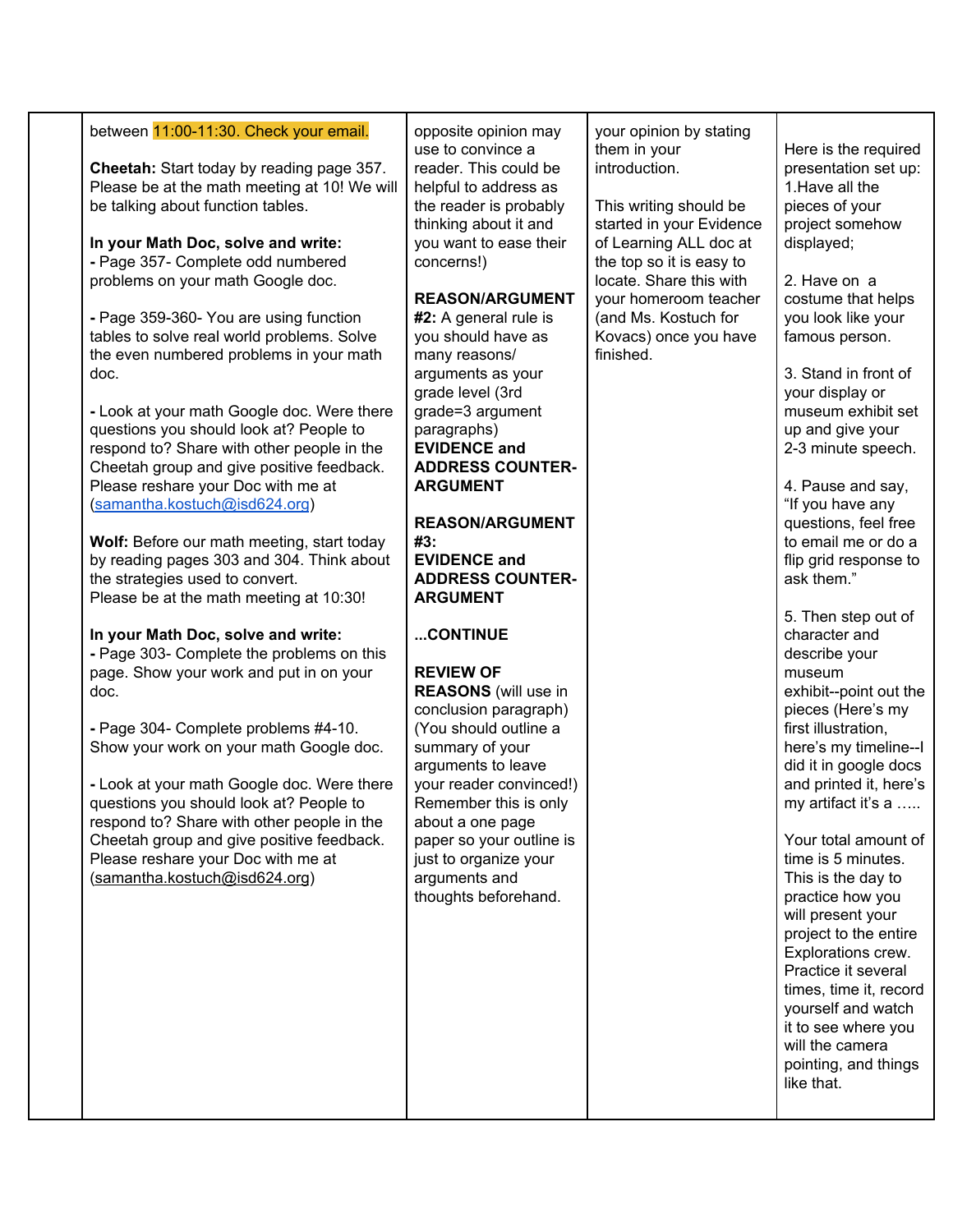|            |                                                                                                                                                                                                                                                                                                                                                                                                                                                                                                                                                                                                                                                                                                                                                                                                                                                                                                                                                                                                                                                                                                                                                                                                                                                                                                                                                                                                                                                                                                                                                                                                    |                                                                                                                                                                                                                                                                                                                                                                                                                                                                                                                                                                                                                                                                                                                                                          |                                                                                                                                                                                                                                                                                                                                                                                                                                                                                                                                                                                                                                                                                                                                                                                                                                                                                                                                                                                                                                                                                                                                 | Tomorrow is the big<br>day! Tomorrow is<br>recording day. You<br>don't want any<br>surprises tomorrow.                                                                                                                                         |
|------------|----------------------------------------------------------------------------------------------------------------------------------------------------------------------------------------------------------------------------------------------------------------------------------------------------------------------------------------------------------------------------------------------------------------------------------------------------------------------------------------------------------------------------------------------------------------------------------------------------------------------------------------------------------------------------------------------------------------------------------------------------------------------------------------------------------------------------------------------------------------------------------------------------------------------------------------------------------------------------------------------------------------------------------------------------------------------------------------------------------------------------------------------------------------------------------------------------------------------------------------------------------------------------------------------------------------------------------------------------------------------------------------------------------------------------------------------------------------------------------------------------------------------------------------------------------------------------------------------------|----------------------------------------------------------------------------------------------------------------------------------------------------------------------------------------------------------------------------------------------------------------------------------------------------------------------------------------------------------------------------------------------------------------------------------------------------------------------------------------------------------------------------------------------------------------------------------------------------------------------------------------------------------------------------------------------------------------------------------------------------------|---------------------------------------------------------------------------------------------------------------------------------------------------------------------------------------------------------------------------------------------------------------------------------------------------------------------------------------------------------------------------------------------------------------------------------------------------------------------------------------------------------------------------------------------------------------------------------------------------------------------------------------------------------------------------------------------------------------------------------------------------------------------------------------------------------------------------------------------------------------------------------------------------------------------------------------------------------------------------------------------------------------------------------------------------------------------------------------------------------------------------------|------------------------------------------------------------------------------------------------------------------------------------------------------------------------------------------------------------------------------------------------|
| TH<br>5/14 | <b>Bock:</b> Learning Target-I can add and<br>subtract mixed number fractions and<br>compare sums and differences of fractions.<br>Watch mixed numbers <b>BrainPop</b> video.<br>Username: lakeaires<br>Password: bears<br>ixl.com grade 4<br>Complete lessons to a smart score of 75.<br>Lesson 9 Compare differences of unit<br>fractions<br>Lesson 10 Compare sums and differences<br>of unit fractions<br>Lesson 11 Add 3 or more fractions with<br>unlike denominators<br>Lesson 12 Add 3 or more fractions with like<br>and unlike denominators: word problems<br>Lesson 13 Find the missing numerator or<br>denominator in addition and subtraction<br>sentences<br>Lesson 14 Add and subtract mixed numbers<br>with unlike denominators<br>Lesson 15 Add and subtract mixed numbers<br>with like and unlike denominators: word<br>problems<br>Lesson 16 Compare sums and differences<br>of fractions<br>Lesson 17 Add and subtract fractions with<br>unlike denominators in recipes<br><b>Robinson: Mandatory Whole group meeting</b><br>today at 10! Please come!<br>Do the following-<br>Collect real data to find the mean,<br>median, mode, and range for. You<br>need to have at least 8 pieces of<br>data in your collection. Create a<br>graph to showcase your data. Put<br>ALL of your information on your<br>math google doc and share it with 3<br>people. Comment on at least 2 other<br>classmates' docs.<br>Examples of real data to collect<br>Outdoor temperature in the<br>last month<br>Number of new COVID 19<br>cases in MN the last month<br>Gas prices in each state | Today we are diving<br>into the body of our<br>persuasive text.<br>For us, you are<br>convincing our reader<br>of agreeing with you<br>and believing your<br>argument. We often<br>see persuasive writing<br>in advertisements! This<br>could be a billboard,<br>commercial, online ad,<br>or magazine ad!<br>Watch the video below.<br>Although you will not<br>have slogans, a lot of<br>the same strategies<br>can be used when we<br>are trying to persuade<br>our reader.<br>Advertisements are<br>attempting to sell their<br>product. You are trying<br>to sell your opinion!<br>Use some of these<br>strategies as well as<br>the ones from earlier in<br>the week when writing<br>today!<br>https://www.youtube.co<br>m/watch?v=z5yq el23<br>EA | You are writing your<br>body paragraphs today<br>in your persuasive text.<br>A good rule is that 3rd<br>graders should have at<br>least three of these<br>paragraphs, each one<br>being a new argument or<br>piece of evidence that<br>helps back up your<br>opinion. 4th and 5th<br>graders you should have<br>four or five of these.<br>Use your outline from<br>yesterday to help write<br>your body paragraphs.<br>Remember each should<br>be an argument with<br>evidence to back up<br>your opinion. To<br>convince your reader<br>you will want to back up<br>your opinion with<br>evidence.<br>For example, if you are<br>arguing that being in<br>school rather than<br>distance learning is<br>better and more<br>beneficial than distance<br>learning you may talk<br>about the use of<br>technology. You may<br>want to do research and<br>give information about<br>how this is bad for our<br>eyes and brain and cite<br>the sources.<br>As the video says,<br>addressing the counter-<br>argument may be<br>helpful. The wolf does<br>this a lot in the book<br>from Monday! He talks<br>about the story we have | Record your Living<br>History presentation<br>on this flip grid link:<br>https://flipgrid.com/8<br>6cda1f2<br>ONE flipgrid video<br>per student please.<br>That will provide<br>you with 67 possible<br>museum exhibits to<br>visit tomorrow!! |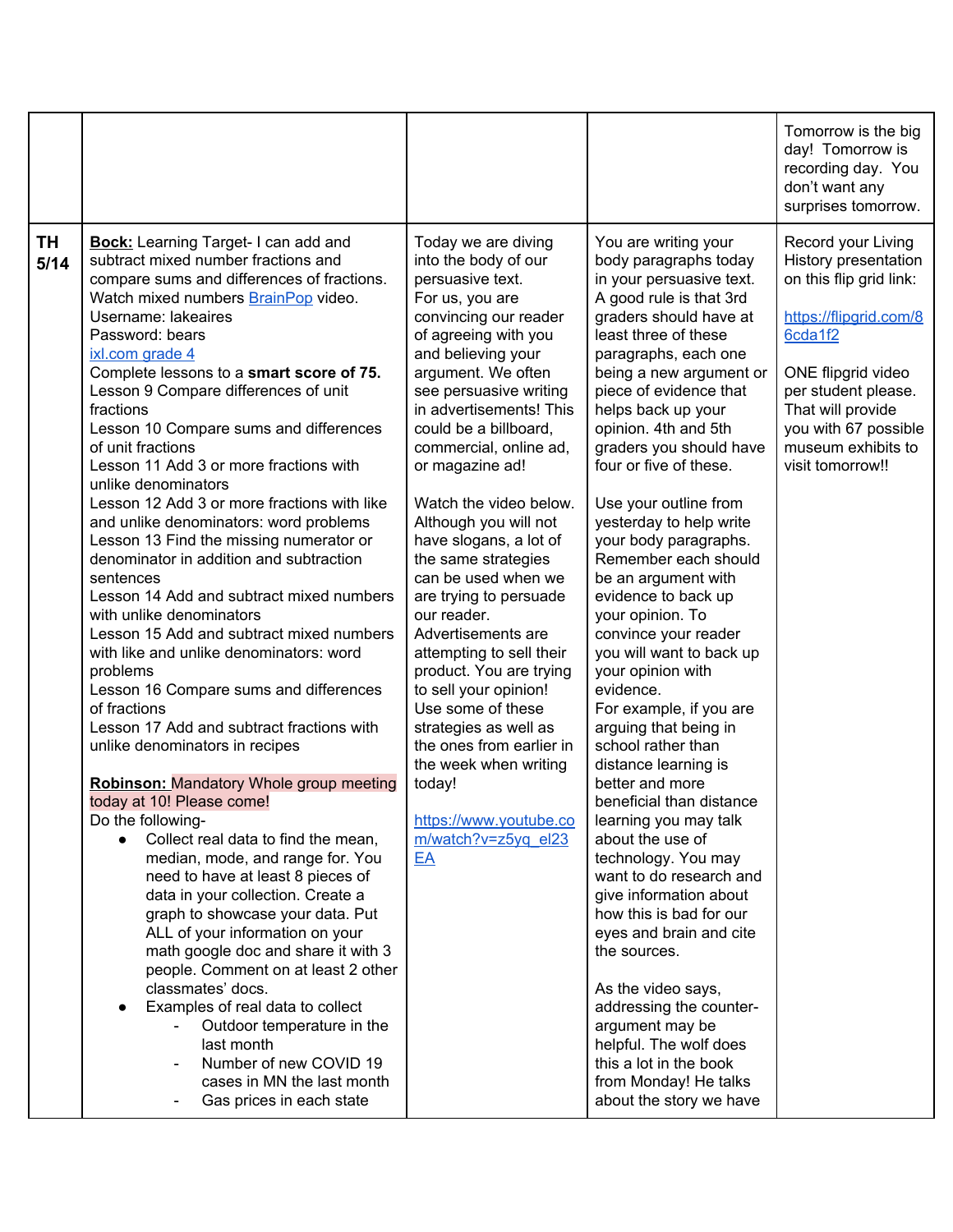Amount on McDonald's restaurants in each state **Kovacs:** Today's math meeting is optional. Cheetah Group Meeting 10 AM Wolf Group Meeting **10:30 AM** Kovacs HOMEBASE optional meeting at 11:00. **Cheetah:** Start today by reading page 361. This is a coordinate plane. Remember when points are listed they start with the horizontal -axis and the second point is going up the vertical y-axis. We will talk about this in our meeting. Optional math meeting at 10! **In your Math Doc, solve and write: -** Page 361- #1-5. You will need to hold your paper over the book to trace or create a graph on different paper. You could print graph paper as well. **-** Page 362-363- Complete these two pages. You will have to upload a picture of your graph for page 362 and put it on your Google doc. **-** Look at your math Google doc. Were there questions you should look at? People to respond to? Share with other people in the Cheetah group and give positive feedback. Please reshare your Doc with me at [\(samantha.kostuch@isd624.org](mailto:samantha.kostuch@isd624.org)) **Wolf:** Before our math meeting, start today by reading page 311. Think about bar and circle graphs. Do you remember using them? Optional math meeting at 10:30! **In your Math Doc, solve and write: -** Page 311-312- Complete these two pages and put your answers in your math google doc. If it asks you to create one of the two graphs, take a picture of it. **-** Look at your math Google doc. Were there questions you should look at? People to respond to? Share with other people in the Cheetah group and give positive feedback. Please reshare your Doc with me at heard about and how that is incorrect! Write your body paragraphs today in your Evidence of Learning ALL doc after your conclusion from yesterday! Reshare this with your teacher when you are done!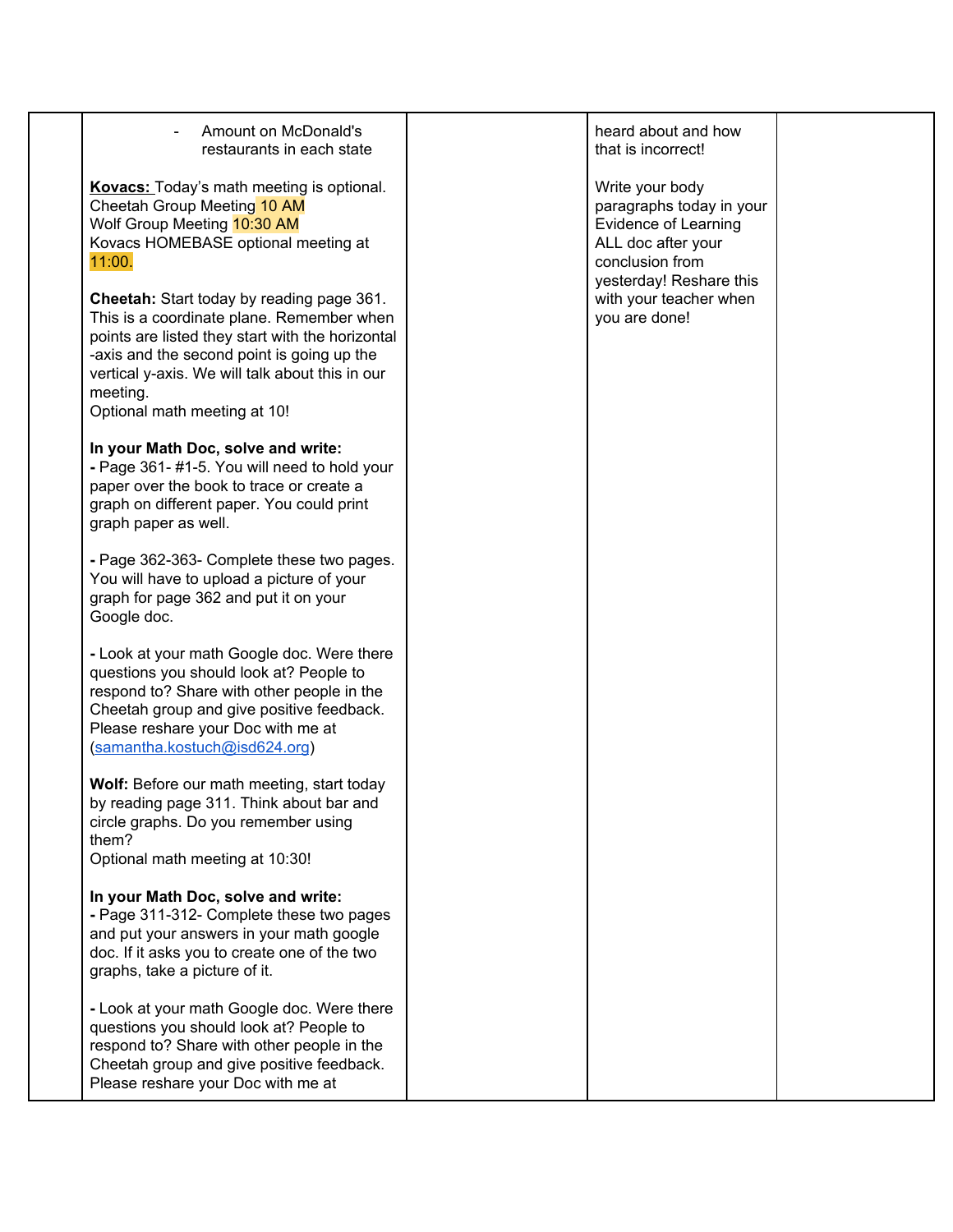|           | (samantha.kostuch@isd624.org)                                                                                                                                                                                                                                                                                                                                                                                                                                                                                                                                                                                                                                                                                                                                                                                                                                                                                                                                                                                                                                                                                                                                                                                                                                                                                                                                                                                                                                                                                                                                                                                                                                                                                                                         |                                                                                                                                                                                                                                                                                                                                                                                                                                                                                                                      |                                                                                                                                                                                                                                                                                                                                                                                                                                                                                                                                    |                                                                                                                                                                                                                                                                                                                                                                                                                                                                                                                                                                                                                                                                                                                                                                                                                                                                                                                                          |
|-----------|-------------------------------------------------------------------------------------------------------------------------------------------------------------------------------------------------------------------------------------------------------------------------------------------------------------------------------------------------------------------------------------------------------------------------------------------------------------------------------------------------------------------------------------------------------------------------------------------------------------------------------------------------------------------------------------------------------------------------------------------------------------------------------------------------------------------------------------------------------------------------------------------------------------------------------------------------------------------------------------------------------------------------------------------------------------------------------------------------------------------------------------------------------------------------------------------------------------------------------------------------------------------------------------------------------------------------------------------------------------------------------------------------------------------------------------------------------------------------------------------------------------------------------------------------------------------------------------------------------------------------------------------------------------------------------------------------------------------------------------------------------|----------------------------------------------------------------------------------------------------------------------------------------------------------------------------------------------------------------------------------------------------------------------------------------------------------------------------------------------------------------------------------------------------------------------------------------------------------------------------------------------------------------------|------------------------------------------------------------------------------------------------------------------------------------------------------------------------------------------------------------------------------------------------------------------------------------------------------------------------------------------------------------------------------------------------------------------------------------------------------------------------------------------------------------------------------------|------------------------------------------------------------------------------------------------------------------------------------------------------------------------------------------------------------------------------------------------------------------------------------------------------------------------------------------------------------------------------------------------------------------------------------------------------------------------------------------------------------------------------------------------------------------------------------------------------------------------------------------------------------------------------------------------------------------------------------------------------------------------------------------------------------------------------------------------------------------------------------------------------------------------------------------|
| F<br>5/15 | <b>Bock:</b> Learning Target-I can review adding<br>and subtracting fractions with precision and<br>detail.<br>Complete this week's fraction lessons to a<br>smart score of 100.<br>Practice and take breaks. Stop if it takes you<br>more than one hour.<br><b>Bonus: Practice adding and subtracting</b><br>fractions in ixl.com fifth grade<br>Super Bonus: ixl.com sixth grade<br><b>Robinson: Mandatory whole group meeting</b><br>at 10. I will be explaining the math test :)<br>Use the link below to take the test. You need<br>to be logged into your google account and<br>you may only take it 1 time.<br>https://docs.google.com/forms/d/e/1FAIpQL<br>SeNBPBtEFVgCjJFff-g5A5G761 -cdDQ8ed<br>a1JqPE8083CyEw/viewform?usp=sf_link<br>Once you have taken the test, write a<br>reflection in your math google doc titled "Unit<br>7 reflection". In this reflection, write about<br>how you did on the test, what was easy and<br>what was difficult. Make corrections for the<br>problems you got incorrect as well.<br>Kovacs: Please come to today's math<br>meeting!<br>Cheetah Group Meeting 10 AM<br>Wolf Group Meeting 10:30 AM<br>Kovacs HOMEBASE meeting at 11:00.<br>Mandatory end of the week!<br>Cheetah: Start today by reading page 365.<br>Please be at the math meeting at 10! We will<br>be talking about functions and how to graph<br>today's work.<br>In your Math Doc, solve and write:<br>- Page 366- You will need to upload a<br>picture for today's graph. Then answer the<br>questions on the page.<br>- Page 368- Use your ability to graph to<br>solve the problems on this page. You will<br>need to upload a picture of this graph along<br>with your answers.<br>- Look at your math Google doc. Were there | Start today by going<br>back and reading<br>everything you have<br>written the past two<br>days in your persuasive<br>text.<br>One of the most<br>important parts of<br>writing is revising and<br>editing. Just as you did<br>with your Living History<br>paper, you should read<br>your writing again.<br>Sometimes it helps if<br>you read it out loud!<br>Read it to your dog!<br>Convince him!<br>After this, think about<br>how you are going to<br>wrap up your<br>arguments/evidence to<br>prove your point! | You are wrapping up<br>your persuasive writing<br>piece today with a<br>conclusion!<br>Remember your<br>conclusion is wrapping<br>up your paper. This is<br>also the last thing your<br>reader will read, so you<br>want to make an<br>impression! You want to<br>give a summary of the<br>points you made, to end<br>on a strong note to<br>convince your reader!<br>Re-state your opinion<br>and points!<br>Make sure you read your<br>writing over again before<br>submitting it to your<br>teacher by sharing it with<br>them! | It's Living History<br>Museum Day!!<br>Today you are<br>going to attend the<br>museum. That<br>means you are<br>going to watch at<br>least 10 other flip<br>grid videos done by<br>classmates and<br>respond to them.<br>10 is a lot but it is all<br>we are assigning for<br><b>Social Studies</b><br>today.<br>When selecting your<br>10 you need to:<br>1. Hit AT LEAST<br>one video from each<br>of the 3 classrooms.<br>2. Be mindful of who<br>has a ton of viewers<br>and who doesn't<br>have any. Please<br>choose people that<br>don't have any or as<br>many. Everyone<br>deserves peer<br>feedback. Be kind<br>and watch ones<br>other people aren't<br>watching.<br>3. Respond to 10.<br>You can watch as<br>many as you like<br>but make a<br>response video to at<br>least 10.<br>4. ENJOY watching<br>other people's<br>responses to your<br>museum exhibit.<br>This is a<br><b>CELEBRATION of</b><br>all your hard work. |